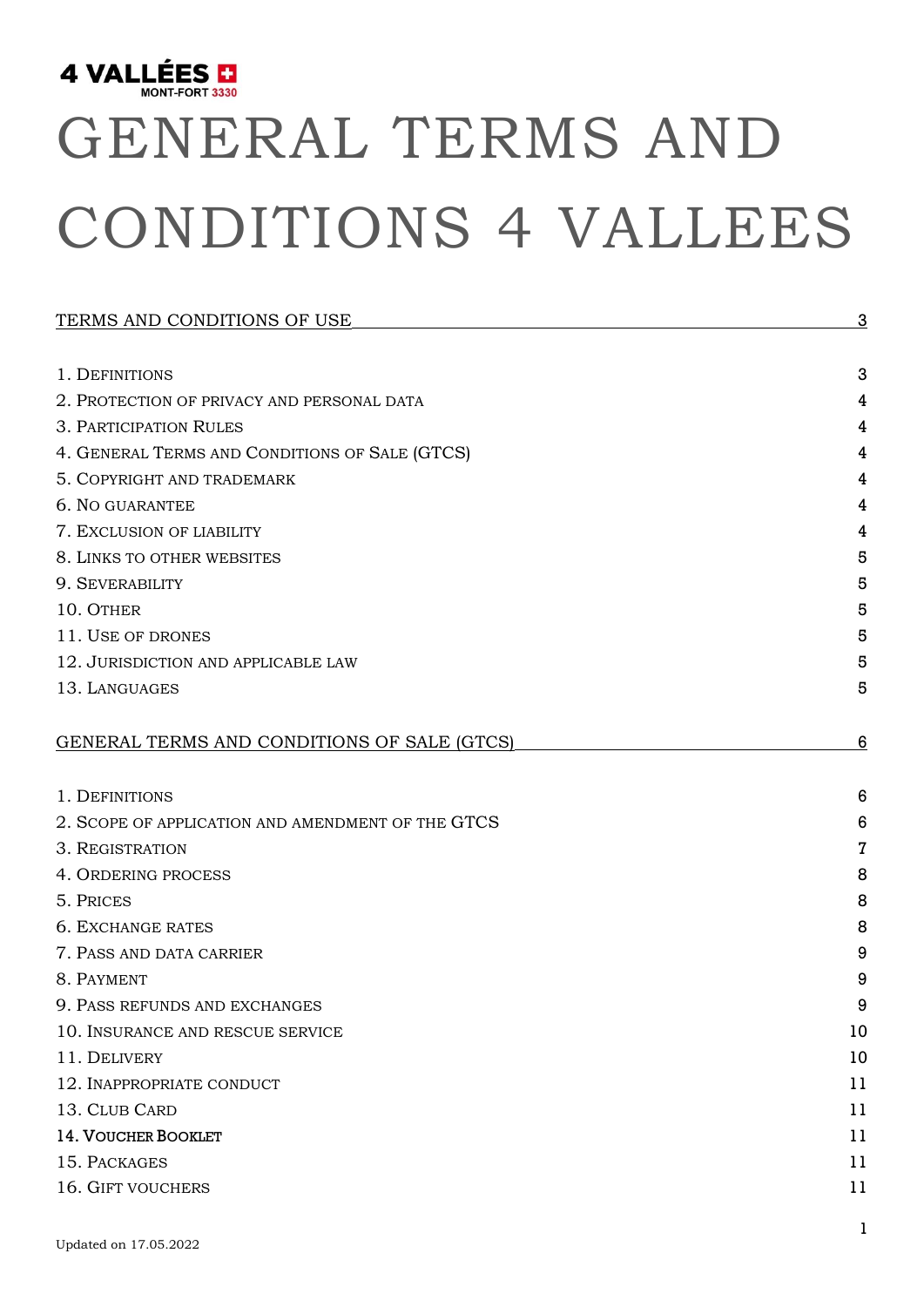# 4 VALLÉES **D**

| <b>MONT-FORT 3330</b>                             |           |
|---------------------------------------------------|-----------|
| 17. CUSTOMER'S RIGHT OF CANCELLATION (IN GENERAL) | 12        |
| 18. CONTACT PARTICULARS                           | 12        |
| 19. SUMMARY OF THE GTCS                           | 12        |
| PARTICIPATION RULES                               | 12        |
| 1. ELIGIBILITY                                    | 13        |
| 2. FREE ENTRY                                     | 13        |
| 3. ASSURANCE OF OWNERSHIP RIGHTS                  | 13        |
| 4. TRANSFER OF RIGHTS                             | 13        |
| 5. PRIZES                                         | 13        |
| 6. CHANGES - DECISIONS - LIABILITY                | 14        |
| PRIVACY POLICY (POLICY)                           | <u>14</u> |
| 1. DATA COLLECTION                                | 15        |
| 2. DATA PROCESSING AND STORAGE                    | 15        |
| 3. COOKIES                                        | 15        |
| <b>4. GOOGLE ANALYTICS</b>                        | 16        |
| <b>5. SOCIAL MEDIA PLUGINS</b>                    | 16        |
| <b>6. RIGHTS TO THE DATA</b>                      | 16        |
| 7. SECURITY OF PERSONAL DATA                      | 17        |
| 8. MISUSE OF SERVICES                             | 17        |
| 9. IDENTITY CHECK                                 | 17        |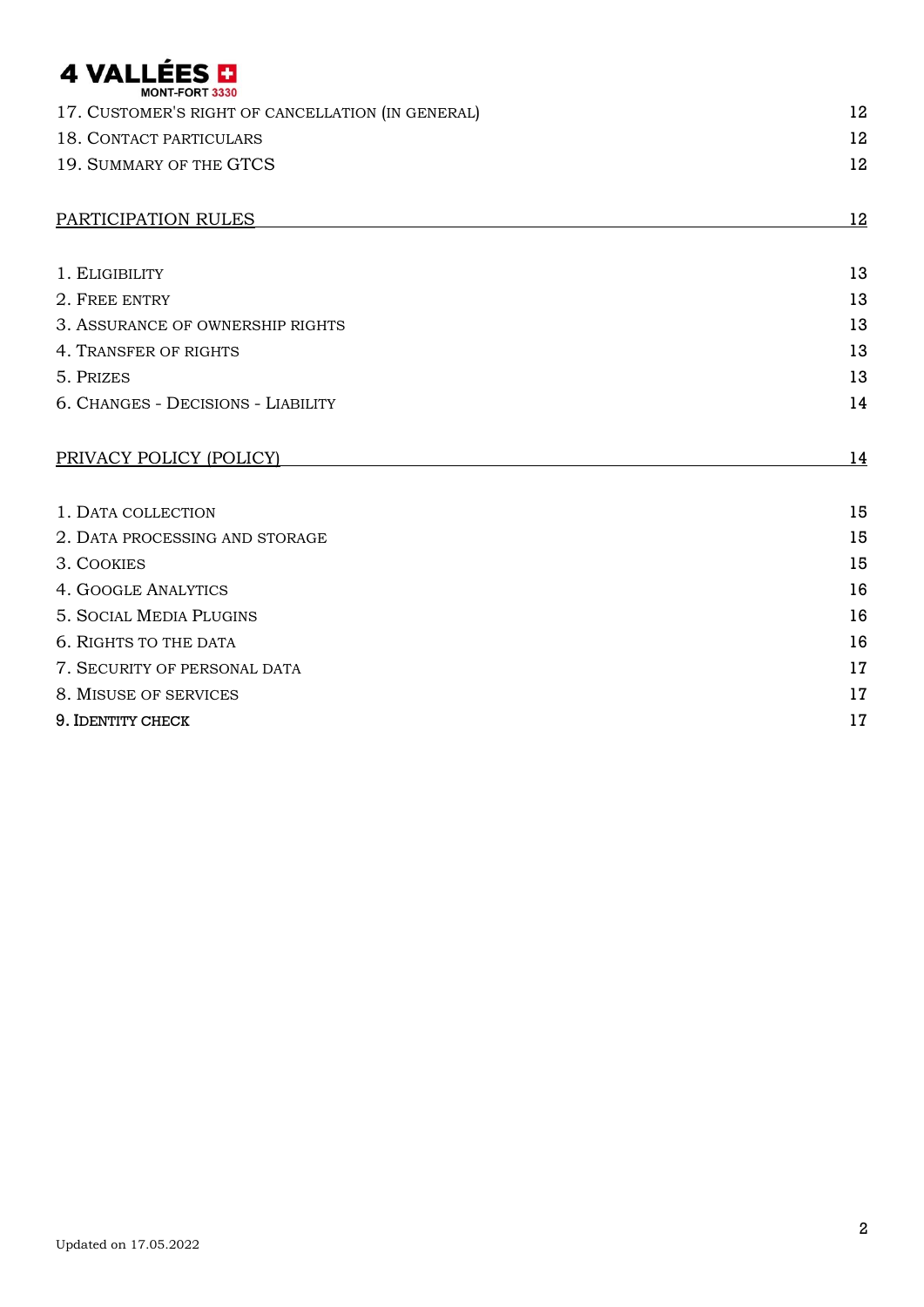

### <span id="page-2-0"></span>TERMS AND CONDITIONS OF USE

#### <span id="page-2-1"></span>1. Definitions

In the Terms and Conditions of Use and the other documents which form part of the General Terms and Conditions (General Terms and Conditions of Sale, Terms and Conditions of Use, Participation Rules, Privacy Policy, etc.), capitalised terms shall have the following meaning:

#### *4 Vallées*

The group of companies (collectively or individually, depending on the context) operating in the "Domaine des 4 Vallées", namely TELEVERBIER SA, NV Remontées Mécaniques SA, Télé-Thyon SA, Les 4 Vallées SA, STA Services Techniques Alpins SA, Tzoum'Evasion Sàrl, T-Shop Sàrl and T-One SA.

#### *GTCS*

General Terms and Conditions of Sale, in the current version.

#### *Contests*

Contests, gamifications, challenges and any other types of games and competitions organised by one or more of the 4 Vallées companies.

#### *Terms and Conditions of Use*

These terms and conditions in their current version.

#### *Participation Rules*

The rules governing participation in Contests, in their current version.

#### *Content*

All and any software programs, works, services, procedures, arrangements, designs, technology, brands, logos, company names, inventions, specifications, images, sounds, music, videos, information and other content available on the Website, whether recorded or not.

#### *Points of Sale*

All physical points of sale in the 4 Vallées, off the Website (cash desks, vending machines, etc.)

#### *Privacy Policy*

Our confidentiality policy regulating the protection of privacy and personal data, in its current version.

#### *Website*

All the websites and smartphone applications developed or exploited by the operating companies in the 4 Vallées area (in particular: skipass-4vallees.ch, 4vallees.ch, verbier4vallees.ch, verbier.ch, nvrm.ch, nendaz.ch, veysonnaz.ch, thyon.ch, randonocturne.ch, stassa.ch, etc.).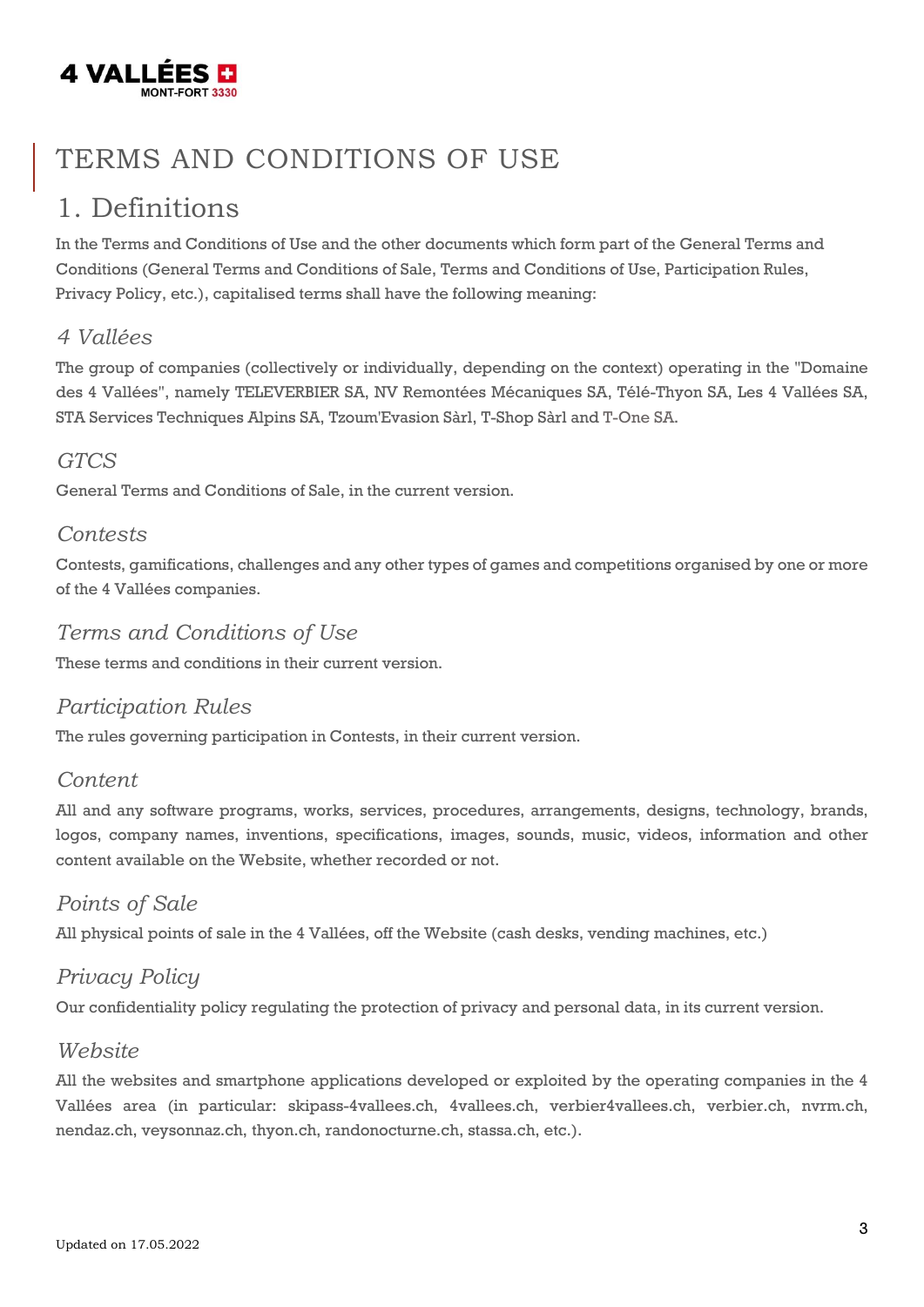

#### <span id="page-3-0"></span>2. Protection of privacy and personal data

4 Vallées processes personal data in accordance with the relevant legislation. For further information, please read our Privacy Policy which forms an integral part of these Terms and Conditions of Use.

### <span id="page-3-1"></span>3. Participation Rules

Participation in Contests is governed by the Participation Rules which form an integral part of these Terms and Conditions of Use.

### <span id="page-3-2"></span>4. General Terms and Conditions of Sale (GTCS)

The GTCS, which form an integral part of these Terms and Conditions of Use, regulate the purchase and sale of our products through the Website or Points of Sale.

### <span id="page-3-3"></span>5. Copyright and trademark

All Website content (texts, illustrations, or other form) is protected by law, and by copyright in particular. All rights are held by 4 Vallées or by third-parties known to 4 Vallées in their capacity as owners. The elements of the Website are accessible to the public for browsing purposes only. The reproduction of all or part of the Website contents, in printed or digital form, is not permitted without express reference to 4 Vallées. The reproduction, modification, transfer or use of all or part of the Website for commercial or distribution purposes is prohibited without the express written authorisation of 4 Vallées. All names and logos used on the Website are protected registered trademarks. The Website is specifically designed not to grant any licence or right to use a picture, registered trademark or logo appearing on the Website. The downloading or copying of the Website, or any part thereof, confers no rights whatsoever in respect of the software or of any elements of any nature whatsoever contained in the Website. 4 Vallées reserves all rights in respect of all elements of the Website, with the exception of rights held by third parties.

#### <span id="page-3-4"></span>6. No guarantee

4 Vallées uses its best efforts to guarantee the reliability of the information presented on its Website at the time of its publication. However, 4 Vallées and its partners do not in any way warrant or certify the accuracy, quality, reliability or completeness of the information contained on the website. 4 Vallées does not guarantee the accuracy, quality, reliability or completeness of the information presented on the Website, and declines all and any liability for any misuse in connection with such information. The Website and its contents are subject to change at any time without notice.

4 Vallées declines any liability for errors, interruptions or other failures affecting the proper functioning of the Website, and for any error, virus, theft or destruction of data and information, or for damage arising in connection with communications from or to the user, or unauthorised access thereto.

### <span id="page-3-5"></span>7. Exclusion of liability

Any liability on the part of any individual 4 Vallées company or its governing bodies, representatives and affiliated companies is excluded except in case of fraud or serious misconduct. Nor can the 4 Vallées companies be held liable for the acts and omissions of their agents. In particular, the 4 Vallées companies decline all responsibility for any direct, indirect or consequential damage arising from accessing or using, or the impossibility of accessing or using, elements of the Website, or from connection to other websites.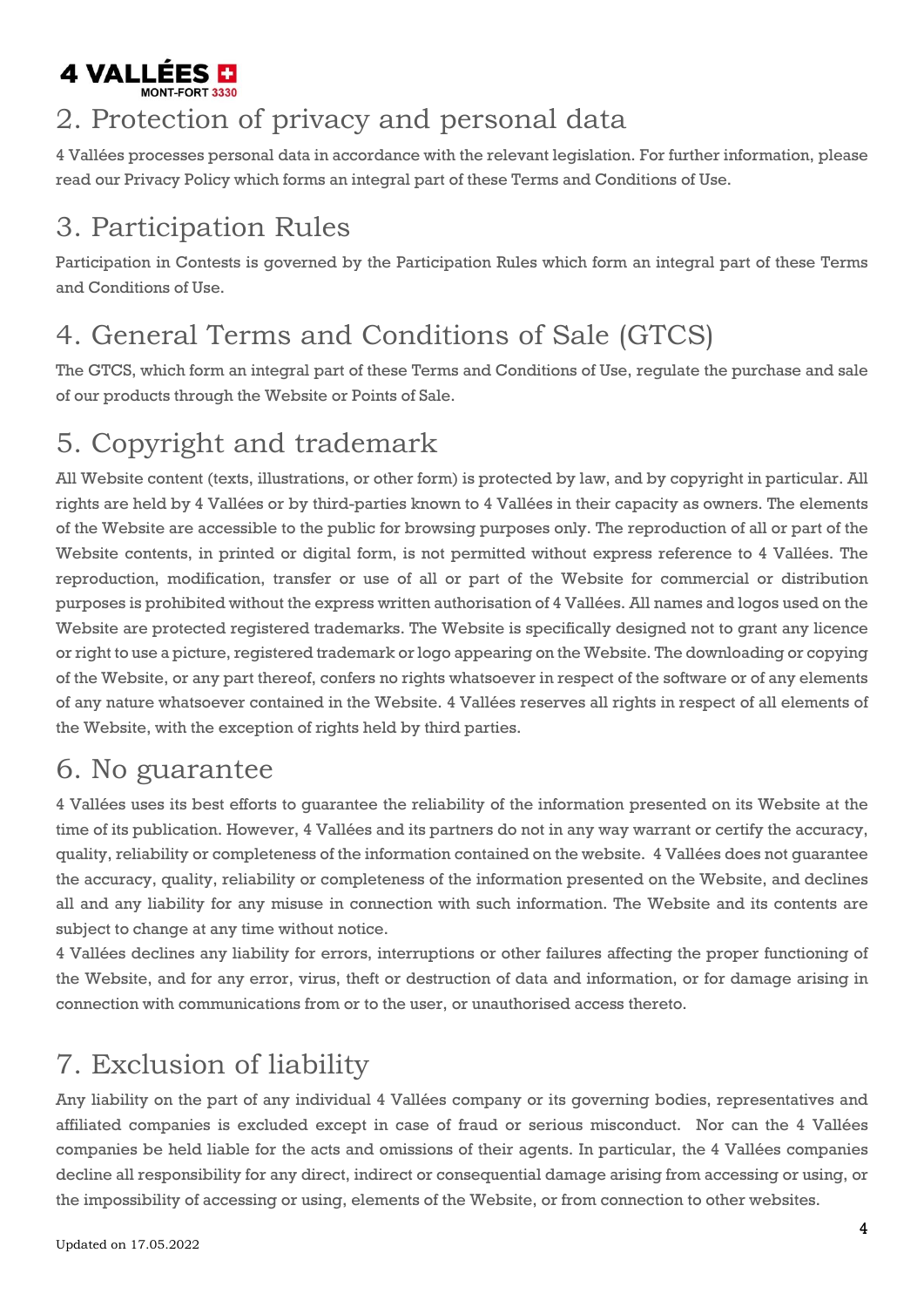

#### <span id="page-4-0"></span>8. Links to other websites

The Website contains links which may direct you outside our networks and systems to the Internet sites of our partners. 4 Vallées makes no warranties as to the accuracy, completeness, topicality or quality of the information presented on any linked third-party websites. The 4 Vallées companies do not assume any responsibility for damages arising from access to third-party website; access to such websites is at the user's sole risk. The existence of a link to any website shall not imply approval by the 4 Vallées companies of the contents of the linked website. 4 Vallées advises users to carefully read the legal notices and privacy policies of all other websites.

#### <span id="page-4-1"></span>9. Severability

If any provision of these Terms and Conditions of Use is deemed to be wholly or partly invalid, unlawful, void, or ineffective under applicable law, the remaining provisions shall remain valid and binding. Should a provision of these Terms and Conditions of Use prove to be wholly or partly invalid, it shall be replaced by a provision having a legal and economic effect as close as possible to the invalid provision.

### <span id="page-4-2"></span>10. Other

These Terms and Conditions of Use constitute the entire agreement between 4 Vallées and the user with respect to access to and the use of this Website and its contents.

The fact that 4 Vallées may tolerate the violation of an obligation under these Terms and Conditions of Use, or any failure by 4 Vallées to invoke, assert, exercise or implement any right bestowed upon it by law or by virtue of these Terms and Conditions of Use, shall not be interpreted as a renouncement of the right to do so on its part.

### <span id="page-4-3"></span>11. Use of drones

The use of drones for private or professional purposes is strictly prohibited in the 4 Vallées area without a written authorisation issued for specific purposes by one of the 4 Vallées companies. In case of infringement, the device will be confiscated and the offenders reported to the competent authorities.

### <span id="page-4-4"></span>12. Jurisdiction and applicable law

These Terms and Conditions of Use and all other legal arrangements between 4 Vallées and the user are governed solely by Swiss law, excluding any rules of private international law.

The exclusive place of jurisdiction is Conthey unless a mandatory place of jurisdiction is foreseen by law.

### <span id="page-4-5"></span>13. Languages

These Terms and Conditions of Use have been prepared in French, English and German. In case of discrepancy, the French-language version is authoritative.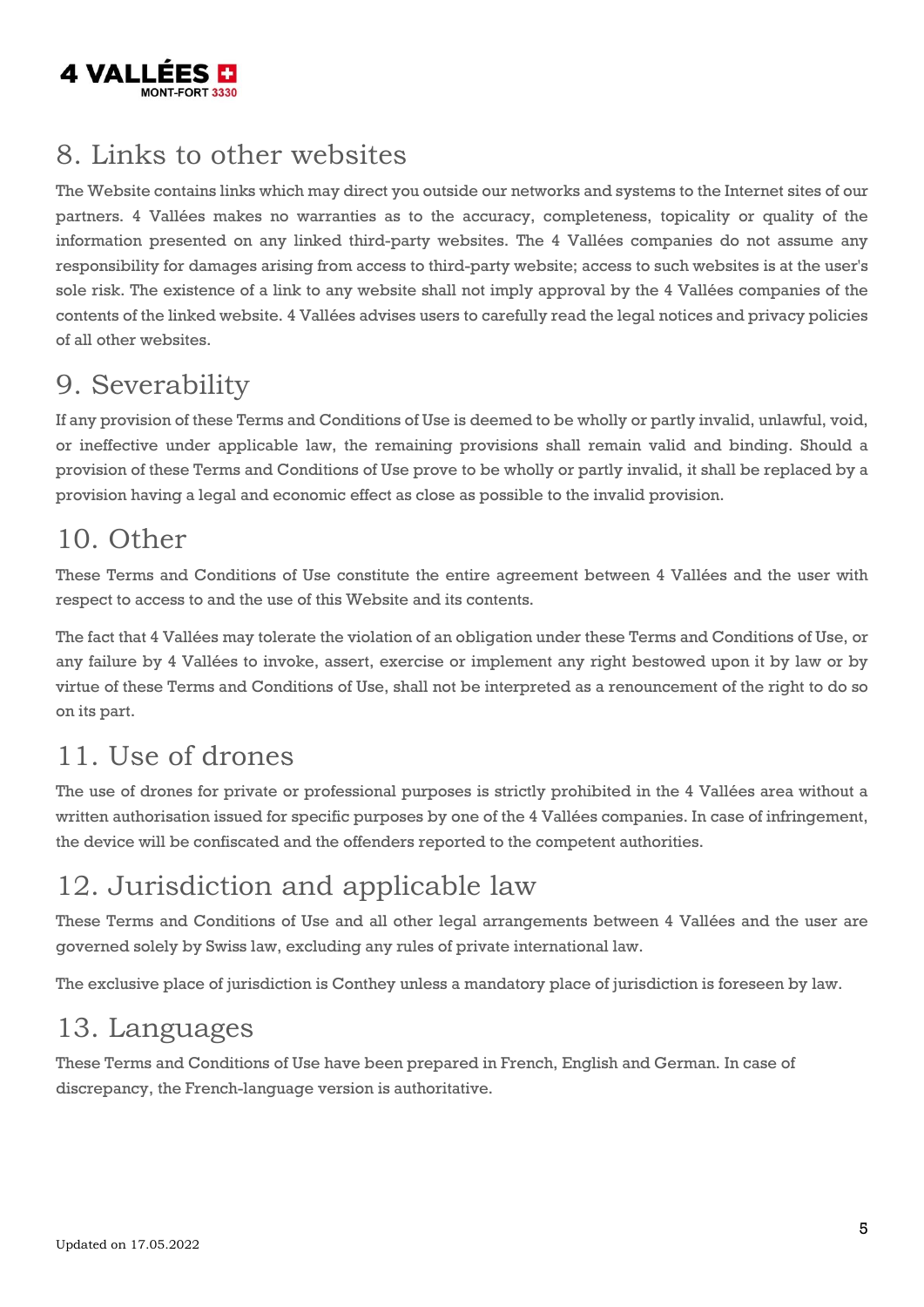# 4 VALLÉES **D**

### <span id="page-5-0"></span>GENERAL TERMS AND CONDITIONS OF SALE (GTCS)

#### <span id="page-5-1"></span>1. Definitions

In the GTCS, capitalised terms have the following meaning:

#### *Voucher Booklet*

The voucher booklet offered to holders of a 4 Vallées annual pass is available online at [www.4vallees.ch/avantages](http://www.4vallees.ch/avantages) and is subject to the Voucher Booklet General Terms and Conditions.

#### *Club Card*

The 4 Vallées ski pass associated with a credit card which enables its holder to ski "à la carte" subject to the General Terms and Conditions of the 4 Vallées Club Card.

#### *Special Terms and Conditions*

Any special terms and conditions pertaining to one or more specific products referred to on the Website.

#### *Order Confirmation*

The order confirmation sent by email to the Customer and/or made available through his/her account.

#### *Customer*

Any person who places an order on the Website or who buys products or services at a Point of Sale.

#### *Calendar Days*

The days of the week, including weekends and official holidays recognised by applicable legislation at the registered office of the relevant 4 Vallées company.

#### *Business Days*

Week days, excluding weekends and official holidays recognised by the applicable legislation at the registered office of the relevant 4 Vallées company.

#### *Customer Services*

The customer services of the ski lift companies operating in the 4 Vallées area, namely TELEVERBIER SA, NV Remontées Mécaniques SA and Télé-Thyon SA.

#### *Pass*

A subscription granting access to the 4 Vallées area which can be uploaded on to a keycard, keytix or other third-party carrier such as a Swisspass, Ticketcorner ticket, etc.

Other capitalised terms not specifically defined in these GTCS have the meaning attributed to them in the Terms and Conditions of Use.

#### <span id="page-5-2"></span>2. Scope of application and amendment of the GTCS

The GTCS govern the contractual relationship and form an integral part of the contract between the 4 Vallées on the one hand, and the Customer on the other. They are an integral part of the Terms and Conditions of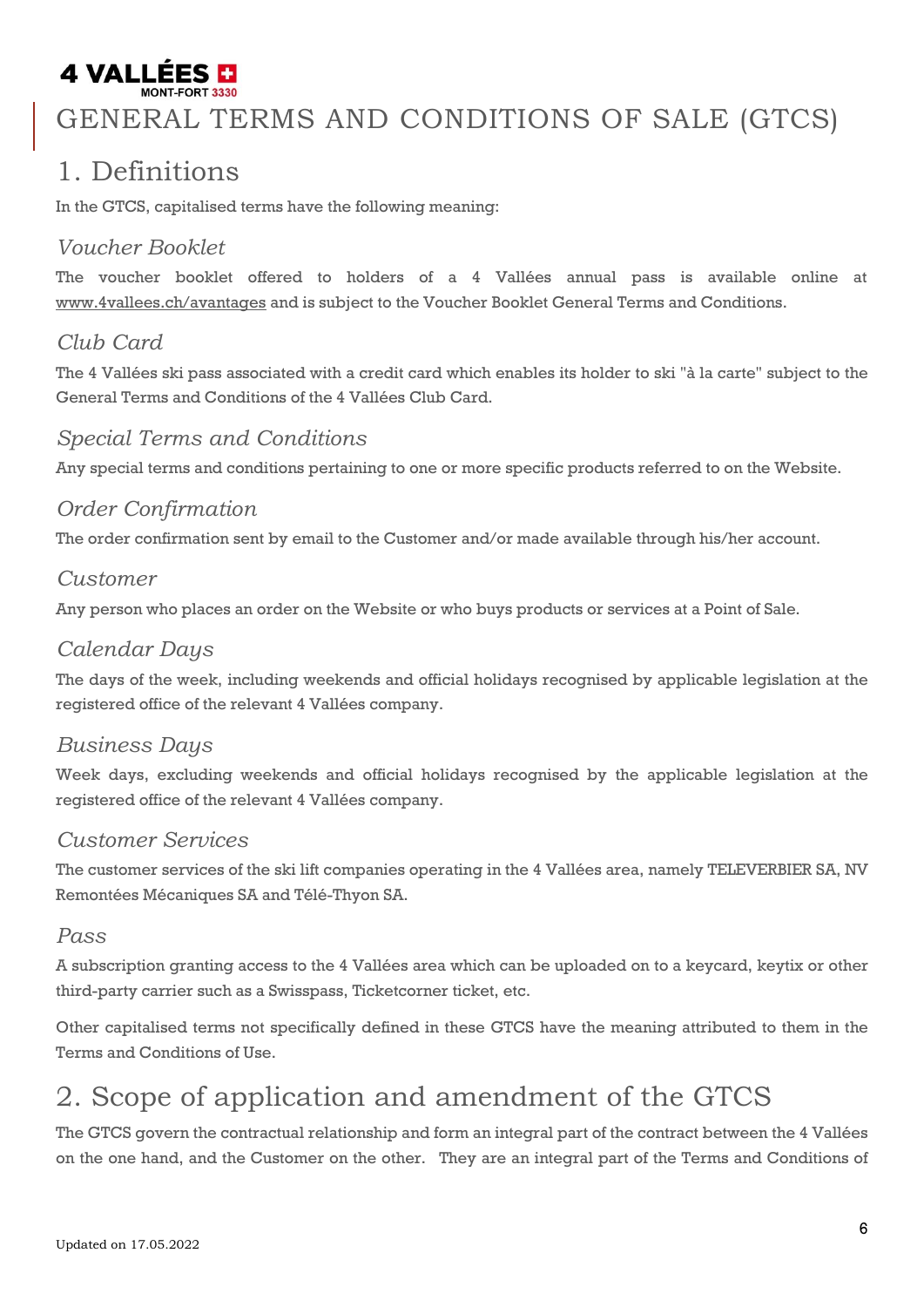# 4 VALLÉES EI

Use and are otherwise applicable. In the event of discrepancy between these GTCS and the Terms and Conditions of Use, the GTCS shall take precedence.

When making a purchase via the Website or at a Point of Sale, the Customer recognises that he/she has read, understood, and accepts the GTCS without reservation .

4 Vallées reserves the right to amend the GTCS at any time without notice by publishing a new version (which cancels and replaces the earlier version) on the Website. When making a purchase after 4 Vallées publishes a new version of the GTCS, Customers expressly accept the new version.

The Special Terms and Conditions form an integral part of the GTCS and are otherwise applicable. In case of discrepancy between the Special Terms and Conditions and the GTCS, the former shall take precedence.

#### <span id="page-6-0"></span>3. Registration

To access certain website functionalities, a Customer must register and an account must be created in his/her name. 4 Vallées may at any time freely refuse the registration of a Customer or delete his/her account with no need to give reasons.

The Customer alone is responsible for the accuracy and completeness of the data provided by him/her when registering on the Website. Where necessary, Customers shall communicate any change in the data provided to 4 Vallées by updating their profile promptly. 4 Vallées may at any time ask a Customer for additional information, and the Customer shall be required to provide it. The Customer is liable for any inaccurate, incomplete or untruthful information. Customers shall indicate a valid electronic messaging address to which all communications concerning their orders (in particular Order Confirmations) will be sent. Customers shall ensure that their messaging address functions properly and shall read any emails sent by 4 Vallées. Customers shall also regularly re-set and check their spam folders to ensure that they do not contain emails from 4 Vallées. Messages sent to the Customer by email shall be considered received by him/her at the actual time and date of reception, but at the latest 24 hours after being sent by 4 Vallées.

When registering, the Customer shall choose, or in the case of re-initialisation, shall be assigned, a password enabling him/her to place orders and use other website functionalities. This password is strictly confidential. On no account may it be disclosed to third-parties. The Customer alone is responsible for the activities on his/her account and for maintaining his/her password confidential. The Customer alone is responsible for the use, safe-keeping and security level of his/her password which he/she may modify at any time on the Website. Customers are liable for all orders placed, with or without their knowledge, using their password, and for any damage arising from the use of their password, with or without their knowledge or contrary to their instructions. Customers shall promptly inform 4 Vallées of any unauthorised access or attempted access to their account, or if the security of their account is otherwise jeopardised.

4 Vallées reserves the right to modify or suspend, permanently or temporarily, the services offered on the Website, in particular for maintenance purposes. The on-line catalogue is not complete ; some products can be purchased at the ticket office only. The Website may be changed or shut down at any time without giving notice or reasons. A Customer's access to the Website may be restricted, blocked, or cancelled at any time without giving notice or reasons. 4 Vallées may at any time transfer its rights and obligations in connection with the Website to third parties.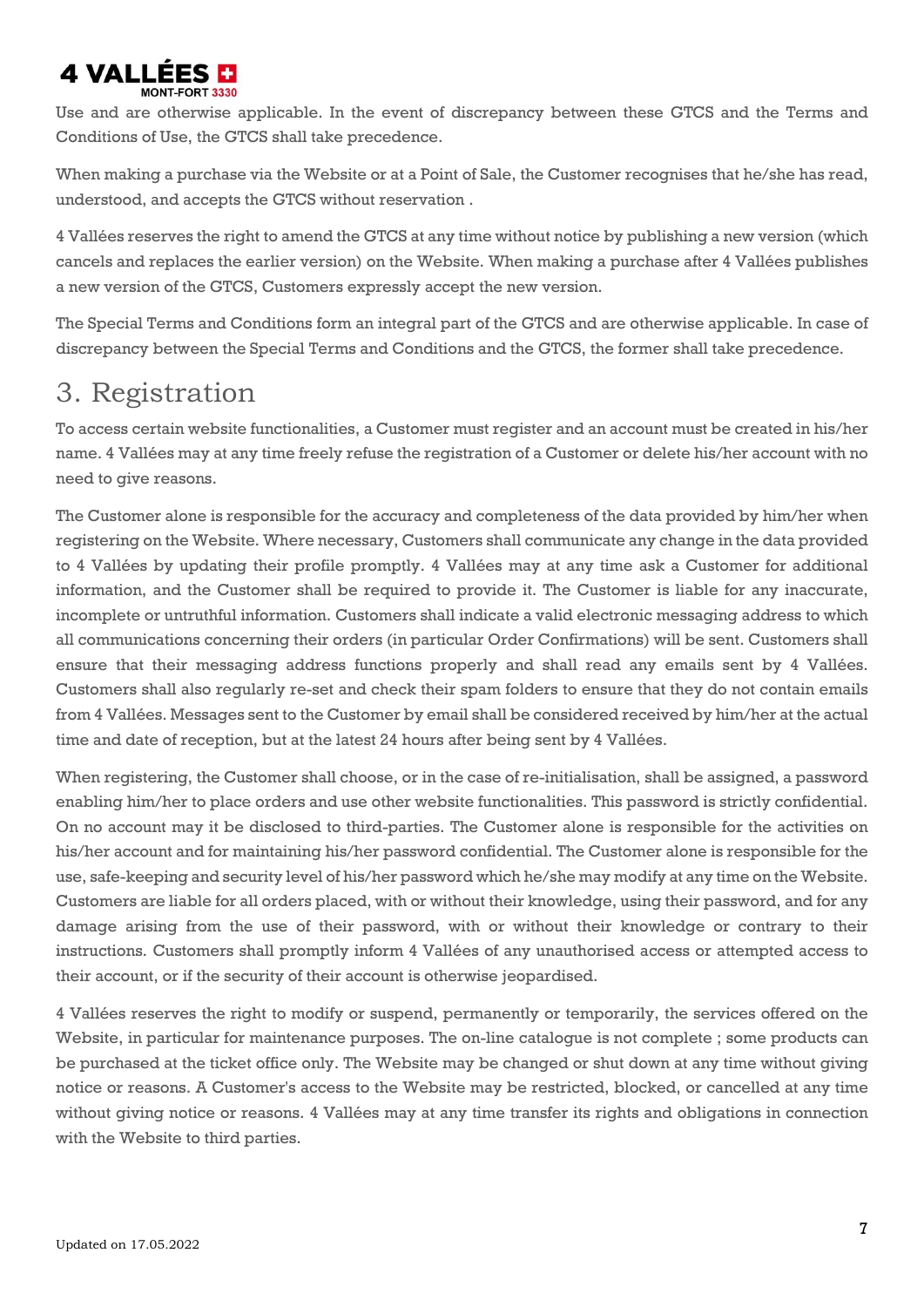# 4 VALLÉES <mark>D</mark>

#### <span id="page-7-0"></span>4. Ordering process

Only adults (defined as persons age 18 or over for the purposes of these GTCS) who are fully competent to exercise their civil rights, and legal entities may place orders through the Website. Persons placing orders on behalf of a legal entity warrant that they have the authority to represent that entity.

When placing an order, the Customer recognises that he/she is making a firm and binding offer to 4 Vallées to buy the given product at the terms and conditions indicated on the Website. An offer shall only be deemed accepted,− and the contract accordingly concluded,− when 4 Vallées issues the Order Confirmation to the Customer. 4 Vallées reserves the right to refuse any order at any time, at its free and entire discretion, without giving reasons.

The data recorded by 4 Vallées constitutes irrefutable proof of the orders. The data recorded on the payment system shall constitute irrefutable proof of the financial transactions.

#### <span id="page-7-1"></span>5. Prices

4 Vallées reserves the right to modify its prices at any time, with no need to give reasons. Only the price stated in the Order Confirmation is authoritative.

The prices indicated on the Website apply during normal business hours. Excursions and special activities may be subject to additional charges which are payable by the Customer.

Preparation and delivery charges are invoiced additionally as indicated on the Order Confirmation.

For certain services or special offers, the offered price may be subject to a time limit for the use of the service. After the time limit has lapsed, the service may be refused to the Customer, or the Customer may have to pay the normal price − set freely by 4 Vallées − for the service.

Prices for multi-day Passes are based on regressive rates. In return for this discount, Customers assume the risk of worsening weather conditions and possibly restricted access to the ski slopes. Customers are not entitled to refunds in the event that facilities are closed as a result of circumstances beyond the control of the operating companies.

Customers are not entitled to refunds in the event that facilities are closed or have reduced opening hours (breakdowns, early closures, late openings) as a result of circumstances beyond the control of the operating companies (for example: weather conditions, natural hazards, pandemics, etc.).

4 Vallées has issued Special Terms and Conditions for Passes which cannot be used as a result of a pandemic. These Special Terms and Conditions [can be consulted here.](http://www.4vallees.ch/UserFiles/File/organisme/UserFiles-nvrm/File/Conditions_generales_pandemie_EN.pdf)

#### <span id="page-7-2"></span>6. Exchange rates

The exchange rates applied at the cash desk for cash payments are regularly adjusted based on market rates. The exchange rates applied at the terminals for bank card payments are set by the provider of the payment terminal. 4 Vallées has no influence over these rates; it is up to the Customer paying in foreign currency to verify the conformity of the applied exchange rate. The 4 Vallées companies cannot be held liable for unfavourable exchange rates.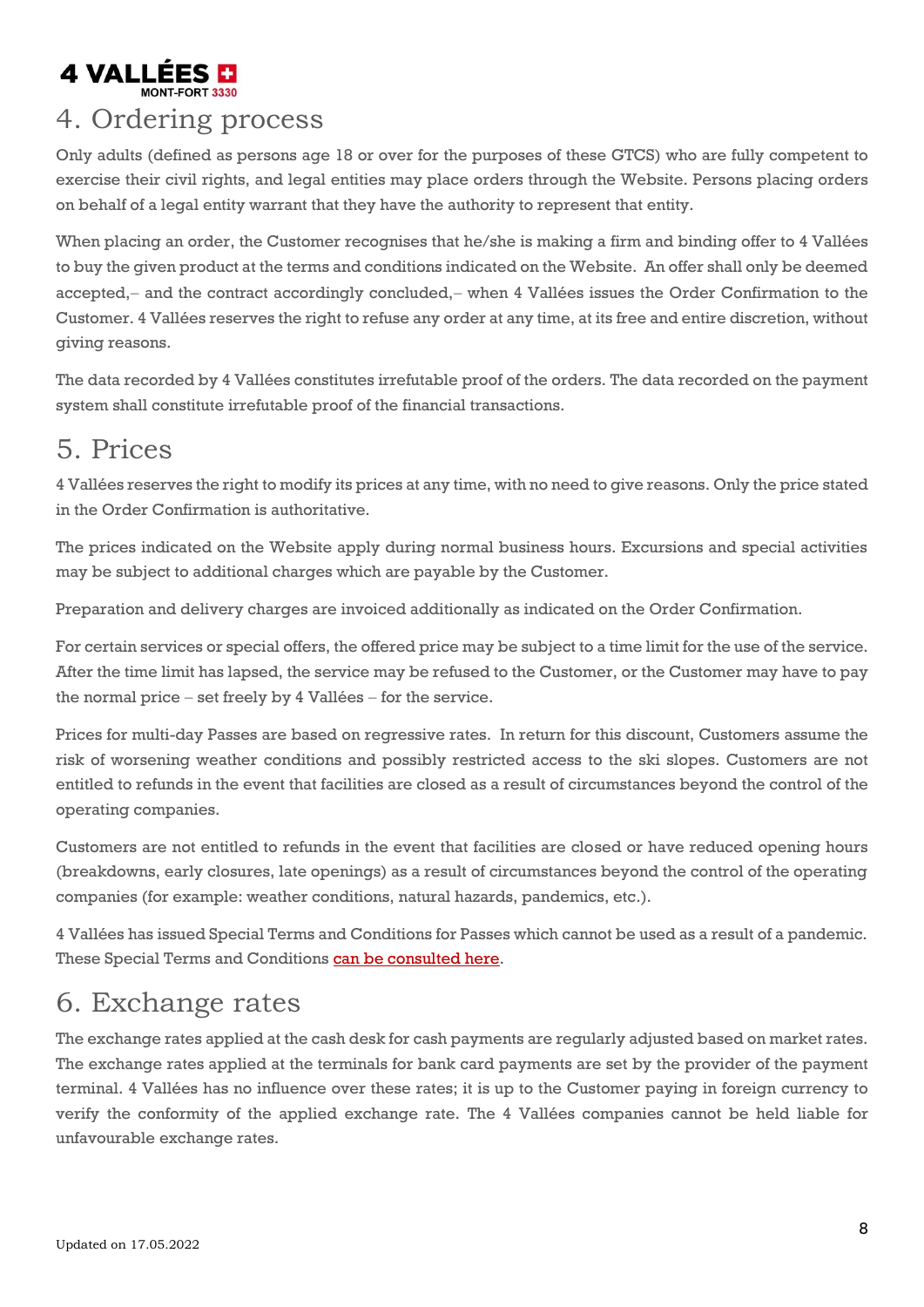

#### <span id="page-8-0"></span>7. Pass and data carrier

Customers intending to buy and use a Pass must possess an appropriate data carrier. 4 Vallées reserves the right to reject certain types of carrier (e.g. keycards) if they are damaged or inconsistent with its security policy.

A memory card (keycard) may be provided by 4 Vallées at a charge of CHF 5.-. Keycards are not refundable but may be re-used.

Lift Passes are personal and non-transferable. They are only valid during the operating hours published on the Website. In the event of fraud (e.g. repurchase of a third party's Pass, sharing of the Pass with a third party, failure to declare in the event of theft), the Customer who has made fraudulent use of a Pass will automatically be subject to a penalty of an amount freely determined by 4 Vallées, but of a minimum of:

- CHF 100 for fraud in respect of pedestrian Passes
- CHF 250 for fraud in respect of one-day and multi-day Passes valid up to 21 days, Club Cards and Valais Ski Cards/Valais Mountain Card
- CHF 400 for fraud in respect of annual Passes (CHF 200 for the Pass lender and CHF 200 for the unlawful user)

If fraudulent use is detected, the Pass is immediately suspended by the 4 Vallées control services. The fine will automatically be invoiced to the Customer who has made fraudulent use of his Pass. A reminder fee will be applied in the event of non-payment. Once the invoice has been paid, the Customer's Pass is re-activated and the Customer can use it as intended.

In addition, the Customer will be charged the full price of the defrauded Pass.

It is for the person claiming a legitimate error to prove his/her good faith. Persons who re-sell a Pass shall be liable to criminal prosecution.

Holders must safeguard their Passes so as to avoid misuse by third parties, including friends and family members. In case of fraud, both users are equally liable.

4 Vallées reserves the right to carry out random checks with photo comparisons. It also reserves the right to take legal action.

Multi-day Passes may only (must) be used on consecutive days.

#### <span id="page-8-1"></span>8. Payment

The means of payment accepted by 4 Vallées are indicated at cash desks and on the Website.

Purchase orders shall be accepted subject to payment by the Customer of the full amount of the order, together with preparation and delivery charges.

The Customer bears the risk of any payment system malfunctions, for which 4 Vallées is fully discharged.

#### <span id="page-8-2"></span>9. Pass refunds and exchanges

Only persons who have contracted insurance on the Website or at a Point of Sale shall be entitled to claim a refund of their Pass in accordance with the terms and conditions of the insurance policy. Europ Assistance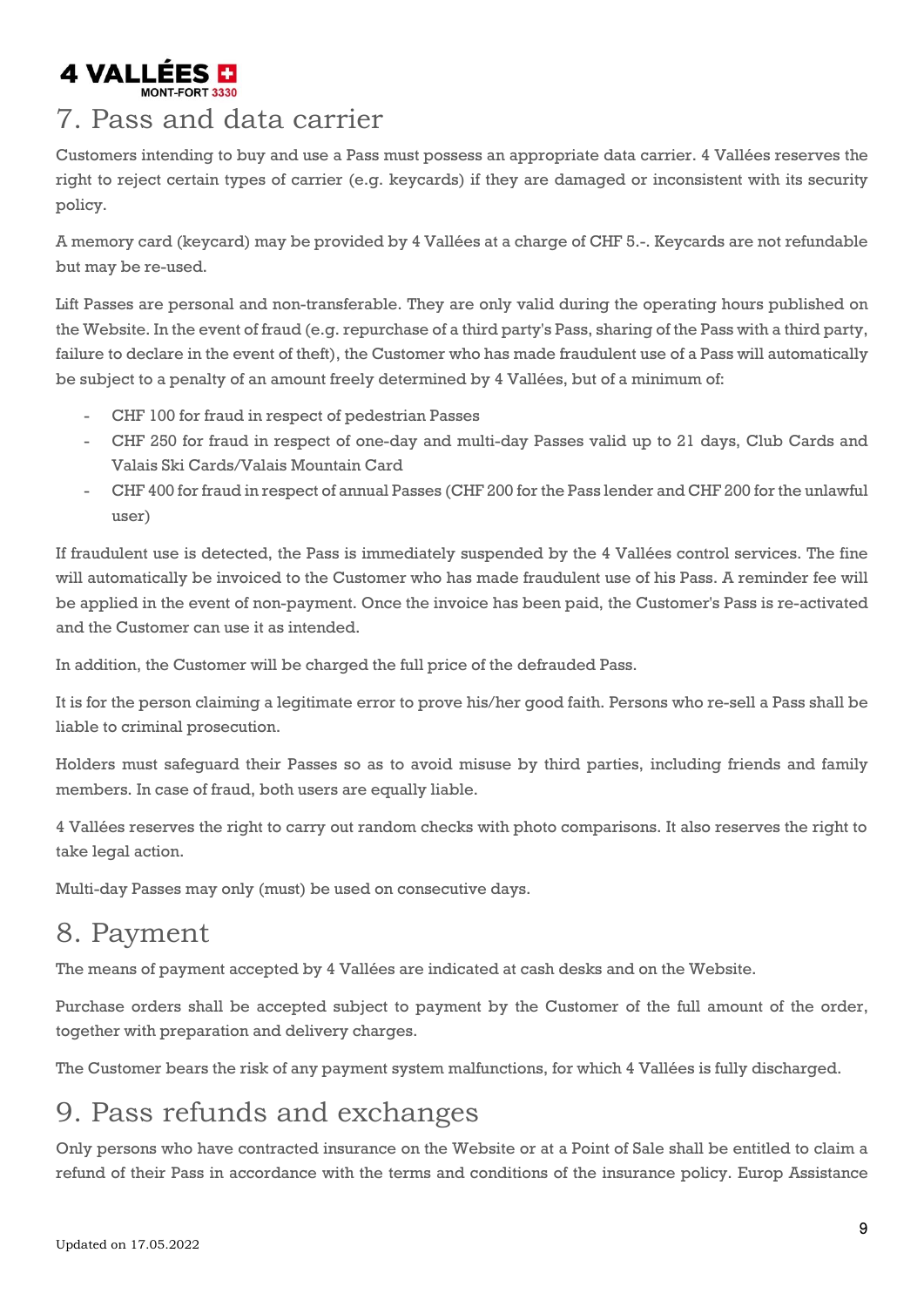# 4 VALLÉES E

provides insurance for Verbier and Thyon (Snowpass assist, Skipass assur); Solid Insurance provides insurance for Nendaz and Veysonnaz (Skicare, Pass Protect).

Customers who forget their Pass may, after validation at the cash desk, obtain a replacement Pass at a charge of CHF 5 (in addition to the price of a new carrier if needed), payable immediately in cash.

Customers who lose their Pass shall notify 4 Vallées promptly and the Pass will immediately be blocked. On presentation of proof of purchase, Customers can obtain a replacement Pass for a charge of CHF 10 (on top of the price of a new carrier if needed), payable immediately in cash.

For any questions relating to reimbursements following the Covid-19 health crisis, the Customer must refer to the Pandemic General Conditions found on the websites of the 4 Vallées companies.

#### <span id="page-9-0"></span>10. Insurance and rescue service

Only persons who contract insurance through 4 Vallées when they buy their Pass shall be entitled to claim a refund in accordance with the terms and conditions of the relevant insurance policy (Snow assist, Skipass assur, Skicare, Pass protect).

Customers who incur an accident on the ski slopes and marked routes (near the posts marking the route) in the 4 Vallées area and who avail themselves of the rescue services shall be charged a rescue fee of at least CHF 270. Third-party fees, if any (e.g. doctors, REGA, transport outside the area), will be invoiced separately and are payabe directly by the Customer.

In the case of rescue services for accidents occurring outside the marked ski slopes, 4 Vallées shall charge an amount determined on a case-by-case basis depending on the means committed and the time taken for the rescue operation. Any third-party fees (e.g. doctors, REGA, transport outside the area) will be invoiced separately and are payable directly by the Customer.

#### <span id="page-9-1"></span>11. Delivery

Charges for preparation and delivery are indicated on the Order Confirmation.

Customers are exclusively liable for the accuracy and updatedness of the address communicated to 4 Vallées. 4 Vallées is not liable for failure to deliver a product if the address indicated by the Customer is incorrect or no longer valid.

In the case of dispatched products, the risks in connection with goods are transferred to the Customer once 4 Vallées remits the goods to the shipper of its choice.

If a package is returned by the shipper after unsuccessful delivery (expiry of post office time limits, wrong delivery address, etc.), an email notification shall be sent to the Customer at the address indicated in his/her profile or when the order was placed. If the Customer fails to respond within one month of the date of the email, the order shall be deemed cancelled. 4 Vallées shall be released from its obligation to deliver the goods, and it shall keep the amount paid by the Customer by way of contractual penalty, in full and final settlement of all and any claims in connection with the relevant order.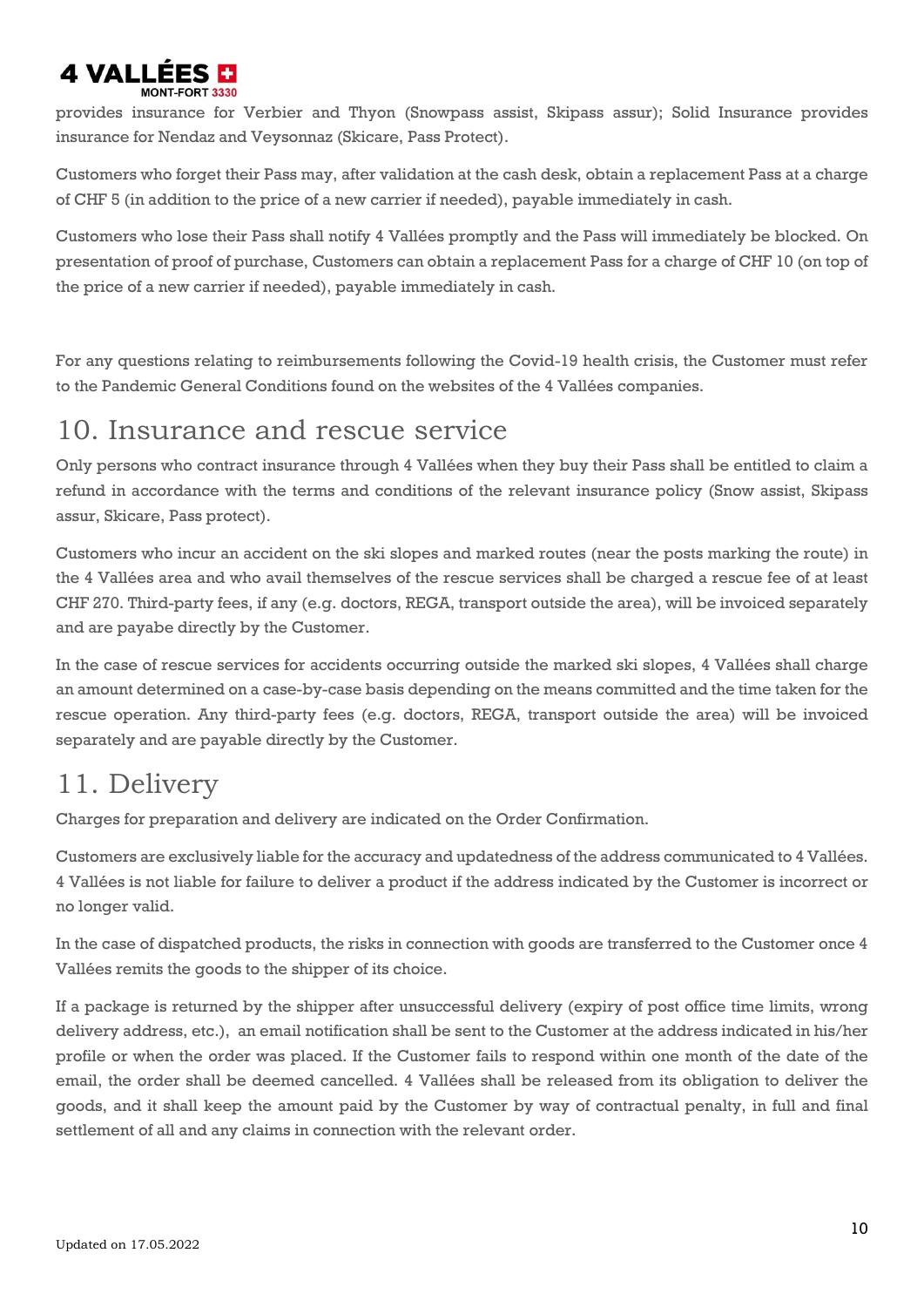

4 Vallées uses its best efforts to ensure that ordered products are delivered as soon as possible but cannot guarantee any delivery times or dates; delivery times and dates are indicated to Customers for information purposes only.

#### <span id="page-10-0"></span>12. Inappropriate conduct

Passes may be withdrawn for inappropriate conduct as described in the regulations for lift users of the Remontées Mécaniques Suisses (e.g. damage to property, inappropriate behaviour toward 4 Vallées customers or third parties). These regulations are available at the [following](http://4vallees.ch/UserFiles/File/organisme/UserFiles-4vallees/File/Comportement_des_usagers_EN.pdf) internet address, and are an integral part of these GTCS. In case of inappropriate conduct, 4 Vallées reserves the right to impose other penalties on the persons concerned and, in particular, to suspend their Pass or impose a fine. Moreover, 4 Vallées reserves the right to take all legal action at its disposal and to report the persons concerned to the competent authorities.

It is strictly forbidden to climb the ski slopes on foot, for example, under no circumstances may the Customer access the Col de Chassoure by any method other than the dedicated ski lifts. This is for the Customer's own safety and 4 Vallées cannot be held responsible for any accident caused by the Customer's inappropriate conduct.

The operating staff of 4 Vallées reserves the right to bar access to the ski slopes to persons with inappropriate sports equipment. The same applies to ski tourers ascending the ski slopes outside the marked routes specifically designed for this purpose.

### <span id="page-10-1"></span>13. Club Card

The General Terms and Conditions of the 4 Vallées Club Card are available in the [relevant](http://4vallees.ch/UserFiles/File/organisme/UserFiles-4vallees/File/Conditions_generales_Carte_Club_EN.pdf) annex. They form an integral part of the GTCS and are otherwise applicable. In case of discrepancy between the General Terms and Conditions of the 4 Vallées Club Card and the GTCS, the former shall take precedence.

### <span id="page-10-2"></span>14. Voucher Booklet

The Voucher Booklet General Terms and Conditions are available [in the relevant annex.](http://www.4vallees.ch/UserFiles/File/organisme/UserFiles-4vallees/File/Conditions_generales_avantages_EN.pdf) They form an integral part of the GTCS and are otherwise applicable. In case of discrepancy between the Voucher Booklet General Terms and Conditions and the GTCS, the former shall take precedence.

### <span id="page-10-3"></span>15. Packages

The "lifts" component of a package is subject to the same GTCS as non-packaged products.

### <span id="page-10-4"></span>16. Gift vouchers

Customers may purchase gift vouchers at any Points of Sale. Gift vouchers are transferable and may therefore be given or transferred to third parties.

Gift vouchers may not be redeemed in cash, and do not bear interest.

Gift vouchers are valid for one year from the date of purchase. For gift vouchers bought on the Website, the reference date is the date of the Confirmation Order.

The re-sale or use of gift vouchers, in any form whatsoever, for commercial purposes is prohibited. The duplication or alteration of 4 Vallées gift vouchers is prohibited and punishable by law.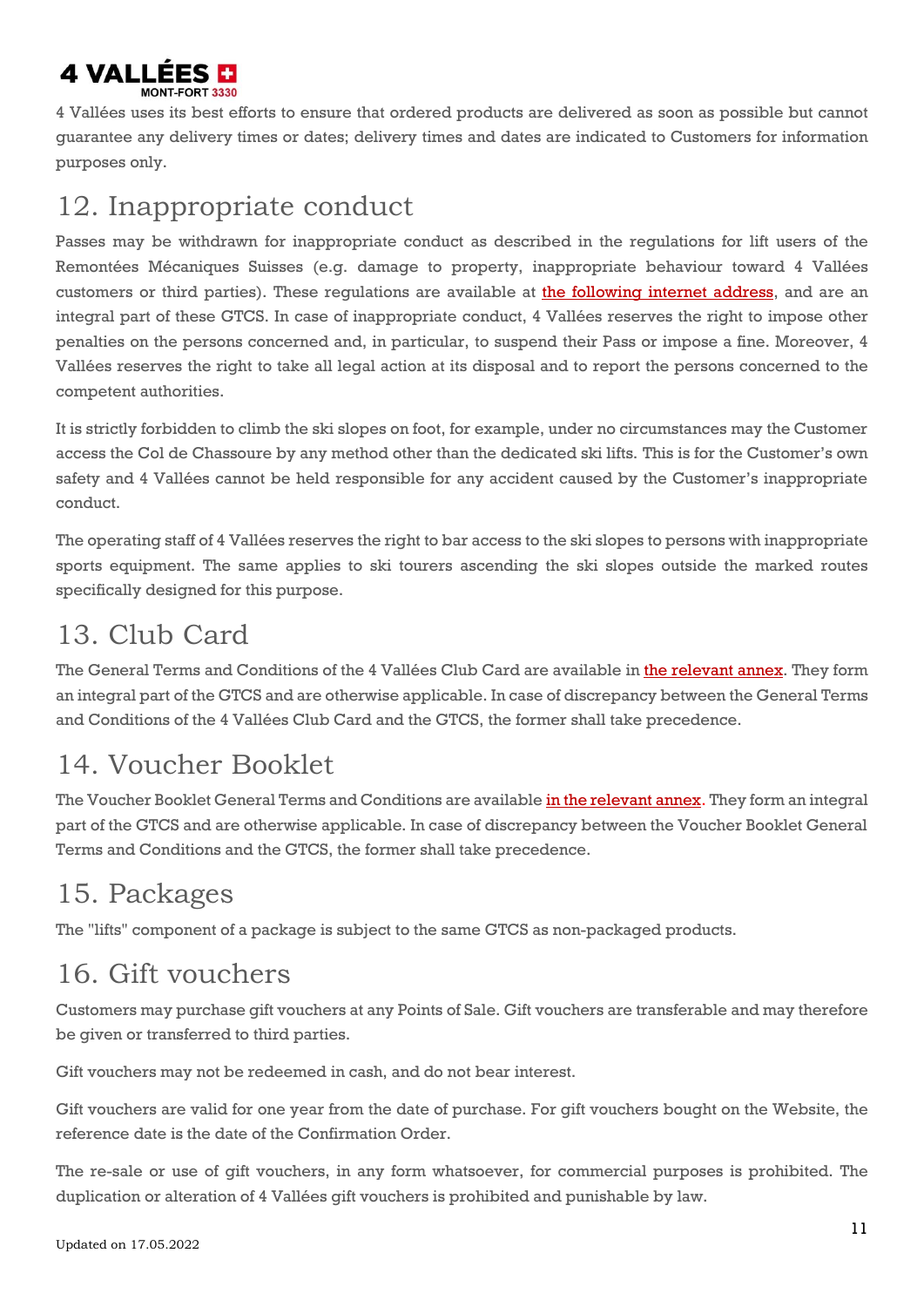

### <span id="page-11-0"></span>17. Customer's right of cancellation (in general)

The Customer may not cancel his/her order once payment has been made.

#### <span id="page-11-1"></span>18. Contact particulars

Customer Services may be contacted in the three following ways:

- By means of the **[Contact](http://www.4vallees.ch/en/service-client.htm) Form**, indicating the lift station concerned as reference
- By post:
	- o For inquiries concerning Verbier, Tzoumaz/Savoleyres or Bruson, at the address of TELEVERBIER SA, Customer Services, CP 419, 1936 Verbier
	- o For inquiries concerning Nendaz or Veysonnaz, at the address of NV Remontées Mécaniques SA, Customer Services, Route de la Télécabine 63, 1997 Haute-Nendaz
	- o For inquiries concerning Thyon, at the address of Télé-Thyon SA, mention service client, Route de Thyon 12 (Batterie Thyon 2000 n° 4044), 1988 Thyon
- Through any Point of Sale.

#### <span id="page-11-2"></span>19. Summary of the GTCS

To facilitate understanding, all or part of the GTCS may be summarised in inserts alongside the GTCS. Such inserts are not part of the GTCS; the GTCS alone are authoritative. The inserts are for explanatory purposes only and have no contractual value. They may not be relied upon by Customers.

# <span id="page-11-3"></span>PARTICIPATION RULES

These Participation Rules govern participation in Contests. They are an integral part of the Terms and Conditions of Use and are otherwise applicable. In case of discrepancy between the Participation Rules and the Terms and Conditions of Use, the Participation Rules take precedence.

Contestants confirm that they have read and understood the Participation Rules, and that they accept them without reserves.

4 Vallées reserves the right to amend the Participation Rules at any time without notice. By not withdrawing their participation in the Contest, contestants expressly accept the new version of the Participation Rules. 4 Vallées encourages contestants to consult this page regularly for changes in the Participation Rules. The version of the Participation Rules valid at entry in a Contest shall apply between 4 Vallées and contestants.

The Participation Rules are supplemented by specific rules for each Contest published on the Website. In case of discrepancy between the Participation Rules and the relevant special rules, the latter shall prevail.

For the purposes of these Participation Rules, capitalised terms shall have the meaning defined in the Terms and Conditions of Use or the GTCS.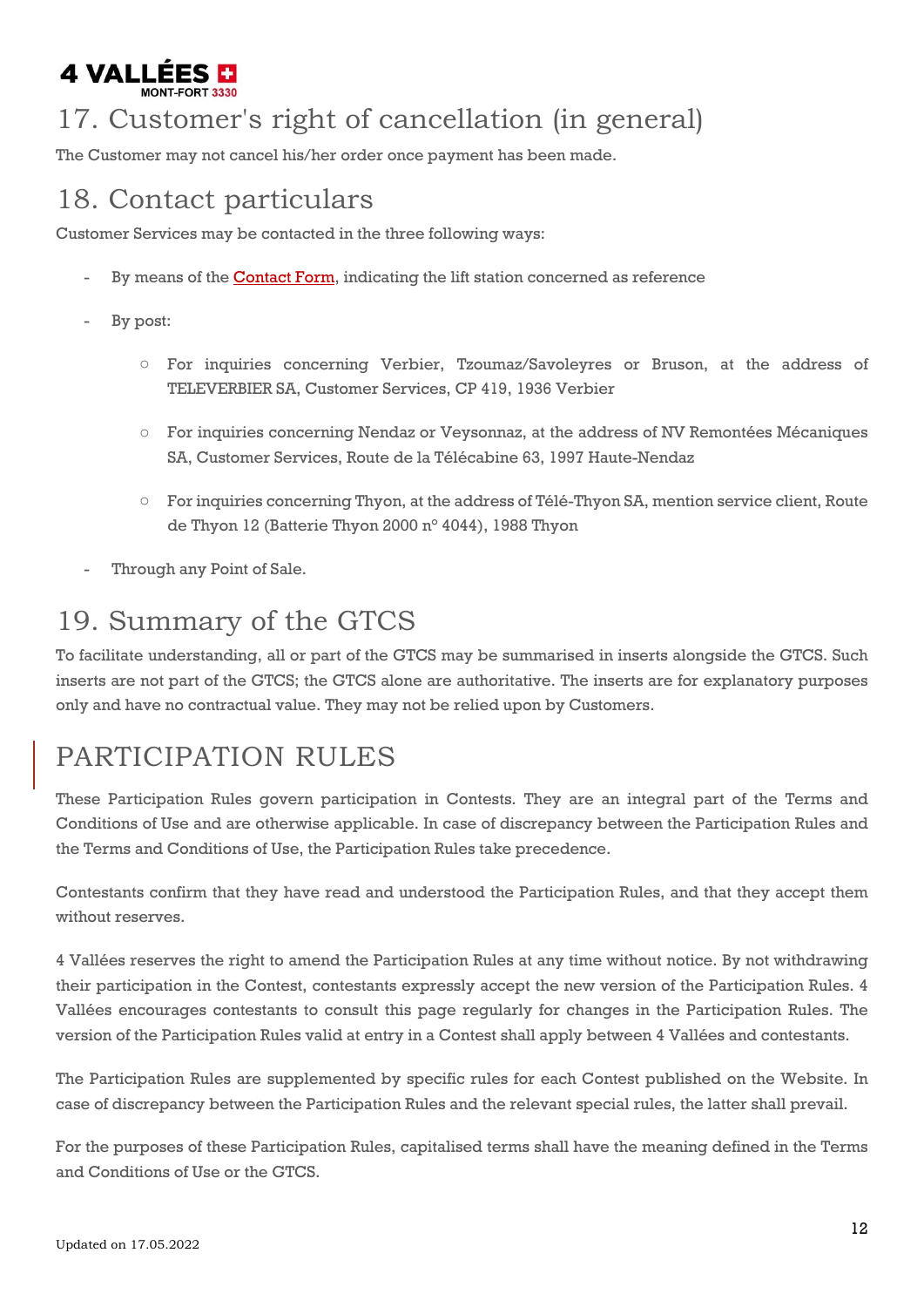# 4 VALLÉES E 1. Eligibility

<span id="page-12-0"></span>The specific rules may subordinate participation in a Contest to eligibility criteria. 4 Vallées may require contestants to prove their eligibility at any time, in particular at entry or before awarding a prize. Only adults (defined as persons age 18 or older for the purpose of these Rules) who are fully competent to exercise their civil rights may participate in Contests. The special rules regulating participation in certain Contests may allow minors to participate subject to parental approval.

### <span id="page-12-1"></span>2. Free entry

Entry in Contests is free of charge and without any obligation to purchase.

### <span id="page-12-2"></span>3. Assurance of ownership rights

A contestant who submits a work (photo, text, video, drawing, etc.) or any other form of content in the framework of a Contest expressly represents and warrants that he/she is authorised to do so, and that no third party has any claim of any nature whatsoever to the submitted work or content (also referred to as the "Entry").

The contestant represents and warrants that he/she is the exclusive author of the work and did not receive help or assistance from any other person in its creation. If the contestant worked with a third party to create the work, he/she represents and warrants that the third party has consented to entering the work in the Contest, and has consulted the Website, read (and accepted) these Participation Rules and the special conditions before the Entry was submitted.

The contestant represents and warrants that the creation of the work does not infringe any rules, contractual obligations or third-party rights or copyrights. Moreover, the contestant undertakes to respect all applicable laws, rules and regulations, and not to run any risks when participating in a Contest. The contestant undertakes to hold the 4 Vallées companies harmless of any liability towards third parties in connection with his/her Entry.

### <span id="page-12-3"></span>4. Transfer of rights

By virtue of submitting an Entry in a Contest, the contestant irrevocably grants 4 Vallées a free licence, unlimited in time or place, to use all his/her rights and, especially, copyrights in the work.

In this context, 4 Vallées shall be free, at its sole discretion and without limitation, to use, reproduce, exploit, publish or disseminate all or part of the work, in the original or a modified version.

4 Vallées may also publish the work on other websites or smartphone applications (including on social networks).

The winners of a Contest accept that their name or pseudonym be published on the Website, 4 Vallées smartphone applications, and on the social network pages followed or liked by 4 Vallées.

### <span id="page-12-4"></span>5. Prizes

4 Vallées can award prizes to the winners of any Contest.

Prizes are described in the special conditions. Any other product or additional expense on the part of 4 Vallées is excluded. 4 Vallées provides no guarantee in connection with the prizes; prizes are offered to winners as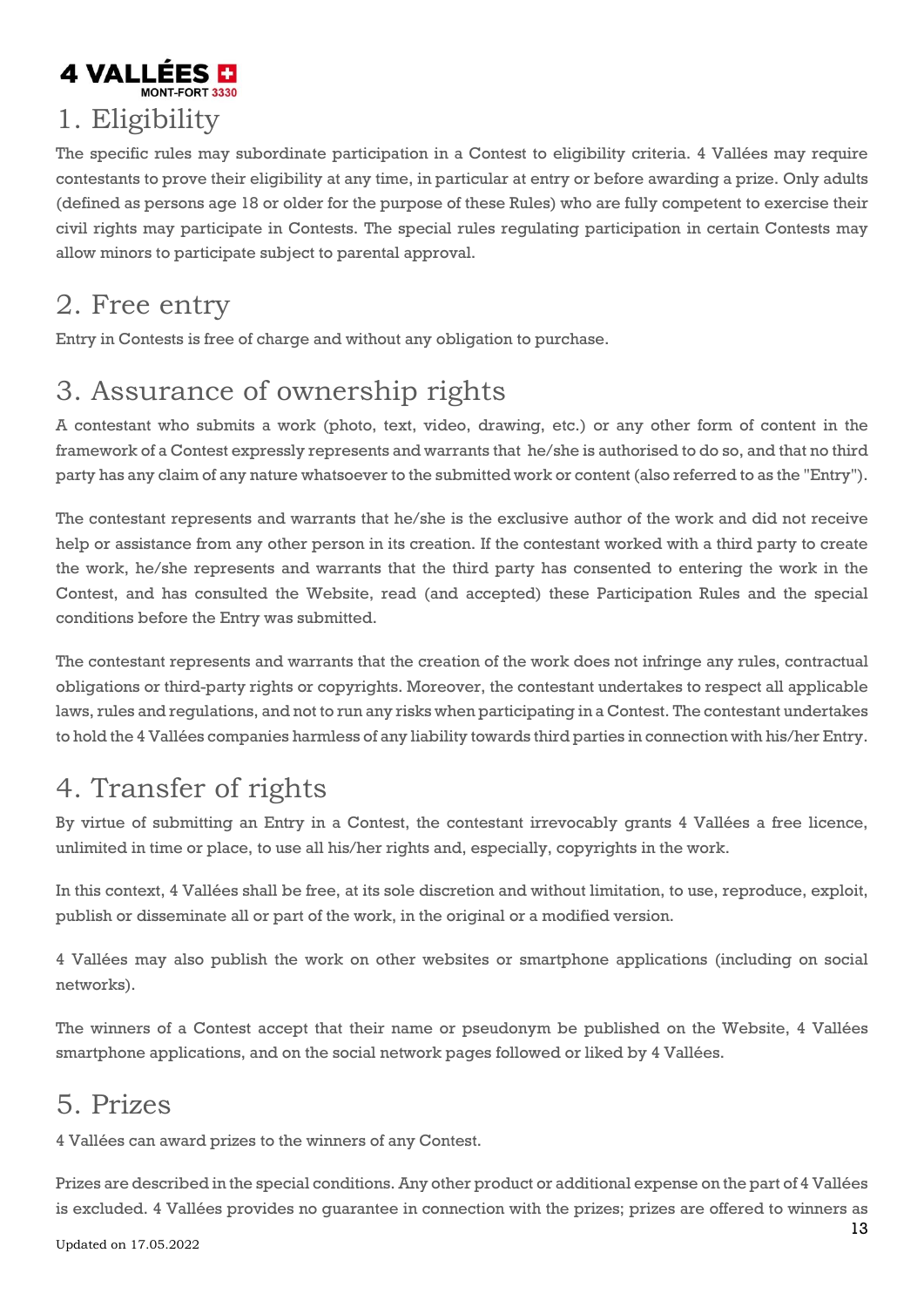# **4 VALLEES D**

is. Prizes may not be resold or otherwise commercialised by the winners. Nor may prizes be exchanged or converted into cash.

If necessary, 4 Vallées reserves the right to replace a prize for a similar prize at any time, without notice, and at its entire discretion.

If a designated winner cannot be contacted or refuses a prize for whatever reason, 4 Vallées may award the prize to another winner.

### <span id="page-13-0"></span>6. Changes - Decisions - Liability

4 Vallées reserves the right to change or cancel a Contest at any time without giving reasons, in particular in case of unforeseen circumstances.

4 Vallées also reserves the right to cancel an entry or to reject a contestant or winner without notice and without giving reasons, especially in the case of fraudulent or unfair behaviour, actual or suspected, designed to skew the outcome of the Contest.

**MORE GENERALLY, ALL DECISIONS TAKEN BY 4 VALLEES WITH REGARD TO CONTESTS ARE FINAL AND BINDING. THEY ARE NOT SUBJECT TO NEGOTIATION OR APPEAL. NO CORRESPONDENCE WILL BE ENTERTAINED ON THE SAME. 4 VALLEES SHALL NOT BE REQUIRED TO JUSTIFY ITS CHOICES.**

**CONTESTANTS UNDERTAKE TO INDEMNIFY 4 VALLÉES, ITS GOVERNING BODIES, AGENTS AND REPRESENTATIVES FOR ANY DAMAGE IN CONNECTION WITH THE INFRINGEMENT OF THE PARTICIPATION RULES, ESPECIALLY WITH REGARD TO THE REPRESENTATIONS AND WARRANTIES UNDER ARTICLE 3.**

# <span id="page-13-1"></span>PRIVACY POLICY (POLICY)

4 Vallées is fully aware of the trust placed in it, and of its responsibility with regard to the protection of personal data. Accordingly, 4 Vallées has established this Policy. This Policy is designed to specify the type of information collected during the use of the Website, the purpose of its collection, and how the collected data is processed to improve user satisfaction.

4 Vallées collects, processes and uses users' personal data in conformity with applicable law and the Federal Data Protection Act (DPA).

This Policy constitutes an integral part of the Terms and Conditions of Use which are otherwise applicable. In case of discrepancy between the Policy and the Terms and Conditions of Use, the Policy shall prevail. By accessing the Website or any of its subdomains, users confirm that they have read and understood the Policy, and that they accept it without reservations, irrespective of any registration or purchases on the Website.

Capitalised terms shall have the meaning defined in the Terms and Conditions of Use and the GTCS.

Users who provide their personal data to 4 Vallées expressly consent to the collection, storing and exploitation of such data by 4 Vallées within the limits of applicable law and in accordance with the terms and conditions of this Policy. Users may withdraw their consent to the processing of their personal data at any time. Such withdrawal shall not affect the lawfulness of any previous processing. 4 Vallées may find it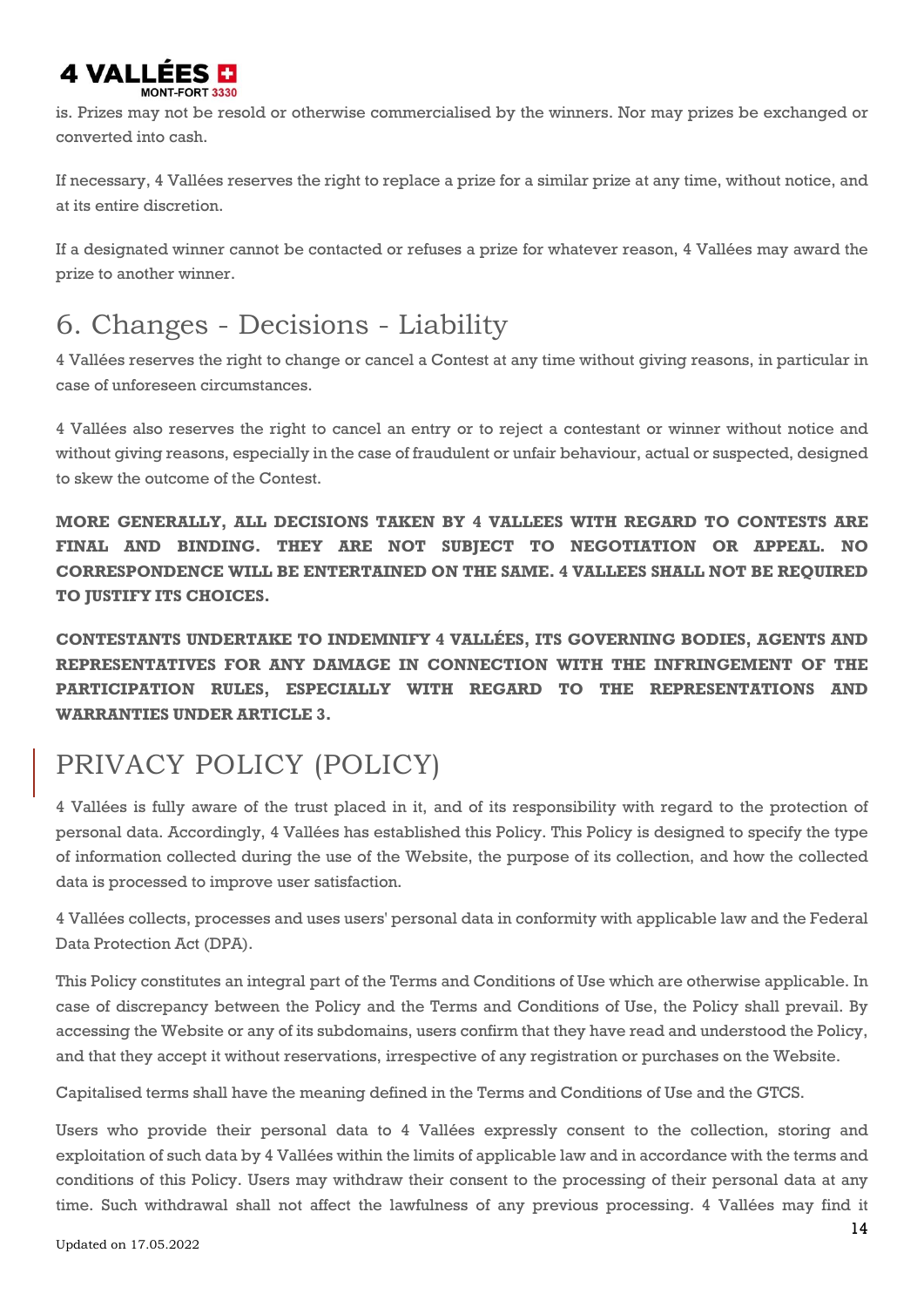

impossible, through no fault of its own, to deliver all or part of its services to users who have withdrawn or refused their consent.

#### <span id="page-14-0"></span>1. Data collection

We collect personal data in three ways:

**- Information freely provided to 4 Vallées by users:** in order to access our services and place orders through the Website, users are required to provide a number of personal particulars such as their name and surname, email address, post address, phone number, etc. Payment data is stored exclusively with our partner Datatrans SA;

**- Information automatically collected by 4 Vallées on the Website or social media:** apart from the information freely provided by users accessing 4 Vallées services, 4 Vallées collects and uses various information about users' behaviour on the Website (browsing preferences, pages viewed, order history, etc.);

- **Information automatically collected at ski access gates**:

When the Website is used to access third-party services (Google Maps<sup>™</sup>, YouTube™, etc.), the relevant companies may also collect personal data through such services (localisation, user preferences, etc.). Therefore, before using such services, 4 Vallées advises users to carefully read the privacy policies of such companies.

For the purpose of fraud control by means of subsequent snap shot comparison, a photo of each Customer is taken automatically at the access gates. CCTV cameras are also in operation in the 4 Vallées area.

#### <span id="page-14-1"></span>2. Data processing and storage

Personal data provided voluntarily is retained for 24 months after expiry of the validity of a Pass so as to facilitate its renewal. After this time limit, the personal data is deleted. Only email addresses and customer classification are retained for newsletters, which customers may readily unsubscribe at any time.

The information automatically collected on the Website is used to improve and customise 4 Vallées services so as to increase customer satisfaction. This information is processed anonymously.

The photos of each Customer taken automatically at the access gates for fraud control purposes are only accessible to Management and security staff. In case of fraud, they may be remitted to the competent judiciary authorities. They may also be shown to offenders, but will not be given to them. The photos are destroyed at expiry of the Pass. Passage data is retained for 10 days after collection for rescue purposes. After this time, the data is anonymised and used for statistical purposes. During its validity, data may not be communicated to third parties without the customer's prior consent, except at the request of the judicial authorities. Video surveillance pictures are retained for 7 days, and are accessible only to managers of TELEVERBIER SA, NV Remontées Mécaniques SA and Télé-Thyon SA. They may be remitted to the competent judiciary authorities.

#### <span id="page-14-2"></span>3. Cookies

The Website uses cookies. Cookies are text files used to collect information on user preferences. They ensure the proper functioning of the Website and only record anonymous information.

By using the Website without changing their browser settings, users consent to the use of cookies. Users may block or delete cookies at any time by modifying their browser settings. As a result, certain Website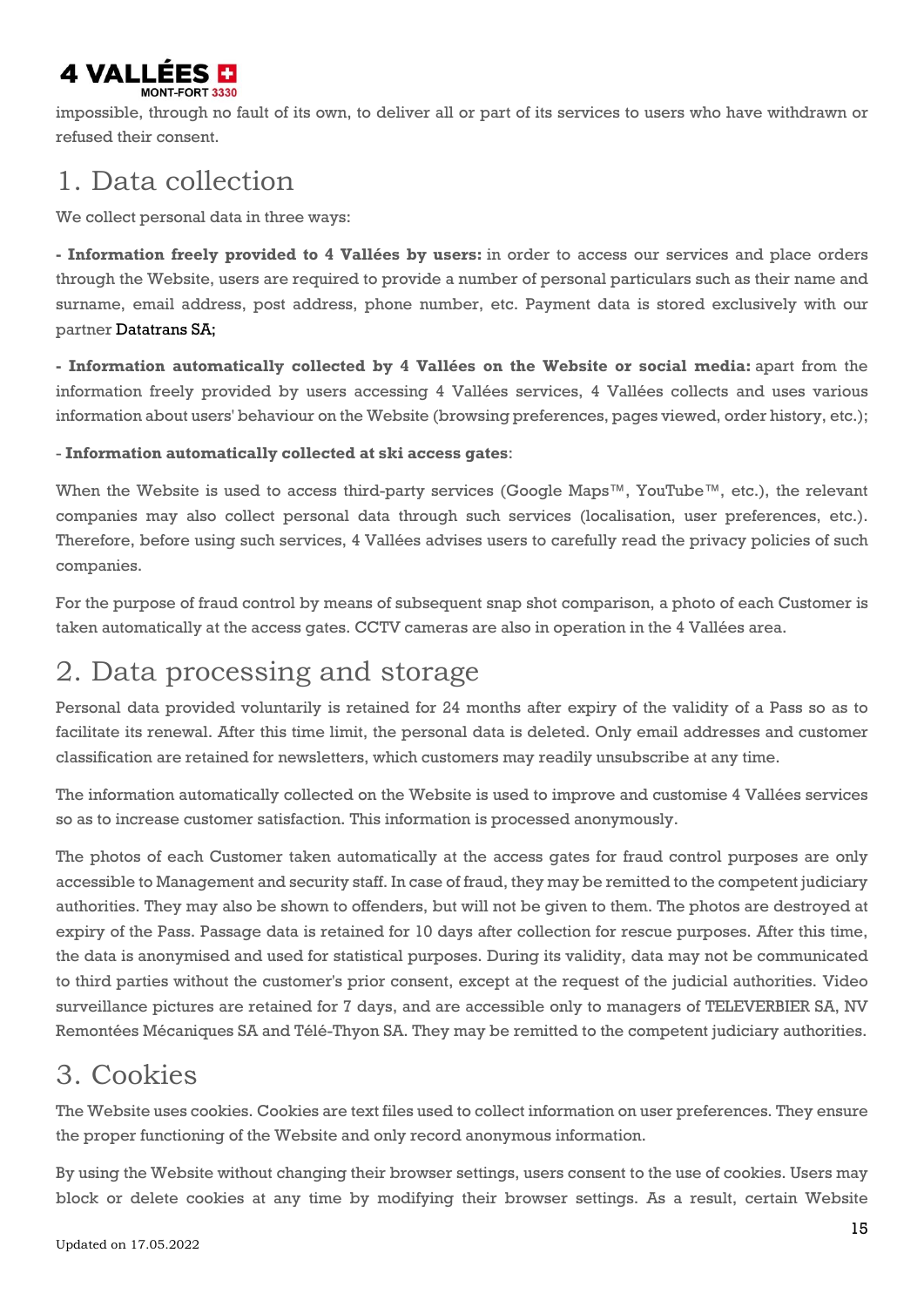

functionalities may no longer be available. Therefore, 4 Vallées recommends that users keep cookies "turned on".

### <span id="page-15-0"></span>4. Google Analytics

To improve its services, 4 Vallées uses Google Analytics, an analysis service for websites provided by Google Inc., a US company. Google Analytics™ is an analytics tool that helps us understand how visitors engage with the Website. This tool may use cookies to collect anonymous data and generate reports on the usage statistics of the Website; users cannot be personally identified by Google. The information produced by these cookies (including IP addresses) may be sent and stored on Google's servers in the United States or other foreign countries. Google will use this information to evaluate use of the Website, compiling reports about Website activity for the publisher and providing other services relating to Website activity and internet usage. Google may also transfer such information to third parties, including the platform publisher, where required to do so by law or where such third parties process the information on Google's behalf. Google will not associate an IP address with any other data held by Google. By using this Website, users consent to the processing of data about them by Google in the manner and for the purposes set out above. Users who do not want Google Analytics™ to record data about their visits to the Website may install an **opt-out [browser](https://tools.google.com/dlpage/gaoptout?hl=fr) add-on** to deactivate Google Analytics™.

4 Vallées also uses Google Analytics™ or Facebook™ advertising functionalities, which means that advertising cookies may be used to activate certain functionalities such as re-marketing (e.g. for products such as AdWords™ on the Google Display Network). As regards Google, further information about the use of cookies in advertising is available on the relevant page of the Google website. Advertising cookies may be deactivated by modifying the Google [advertising](https://support.google.com/ads/answer/2662922?hl=fr) settings or by using the Network [Advertising](http://www.networkadvertising.org/choices/) Initiative tool.

By using our Website, you confirm that you consent to data about you being processed in accordance with the above explanations and subject to the confidentiality rules of Google™ and Facebook™.

### <span id="page-15-1"></span>5. Social Media Plugins

The social plugins of the following social media are incorporated in the Website: Facebook (exploited by Facebook Inc.), Twitter (exploited by Twitter Inc.), LinkedIn (exploited by LinkedIn Corporation) and Google Plus (exploited by Google Inc.).

If these plugins are enabled, the browser will establish a direct connection with the servers of the respective social network as soon as the user accesses the Website, and will transmit information to the social network.

Even if the user is not a member of the social network concerned, the operator of the network may have access and store data like the IP address via the social plugin.

4 Vallées does not know the content of the transmitted data, nor what use the social network makes of such content. Users may read more about this subject in the privacy policies of the social media concerned.

### <span id="page-15-2"></span>6. Rights to the data

In accordance with data protection legislation, users are entitled to access, at no charge, the data recorded about them and to rectify or delete any data that is inaccurate or incomplete.

Data may be rectified online for users holding an account, or at the cash desk.